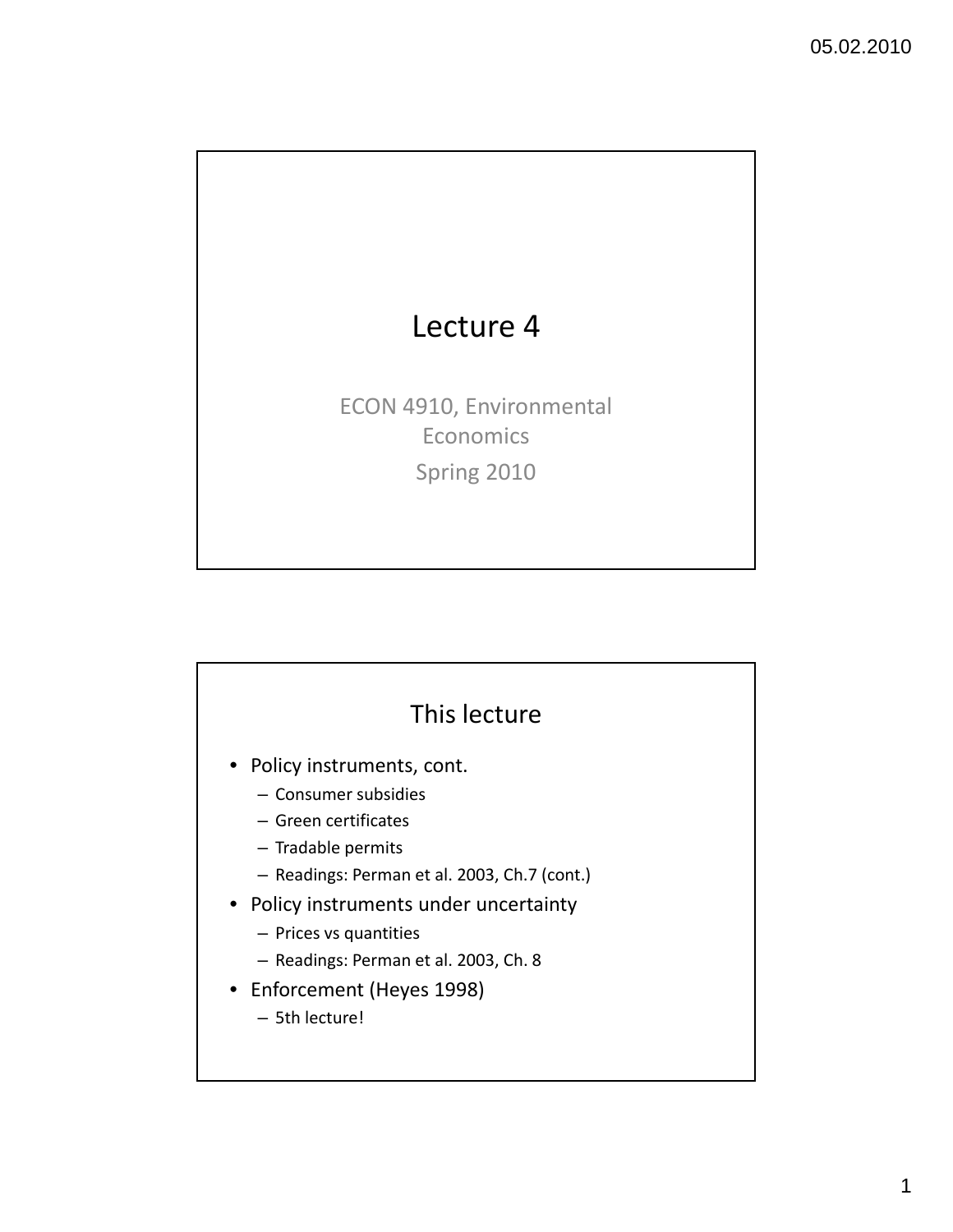### Effects of an abatement subsidy

- Existing firms pollute less
- But: The industry is now more profitable than before – Number of firms may increase
- Which effect dominates?

#### Subsidies versus taxes

- Fixed # of firms:
	- Emission tax/abatement subsidy: equivalent, except profits
	- Pure transfer, does not affect efficiency
- Tax, endogenous # of firms:
	- Tax makes industry *less* profitable
	- Tax reduces pollution from existing firms, *and* may decrease number of firms ‐> reduced total emissions
- Subsidy, endogenous # of firms:
	- Subsidy makes industry *more* profitable
	- Subsidy reduces pollution from existing firms, *and* may increase number of firms ‐> total emissions: +/‐?
- Subsidy: More emissions than with tax
	- More emissions than with no regulation??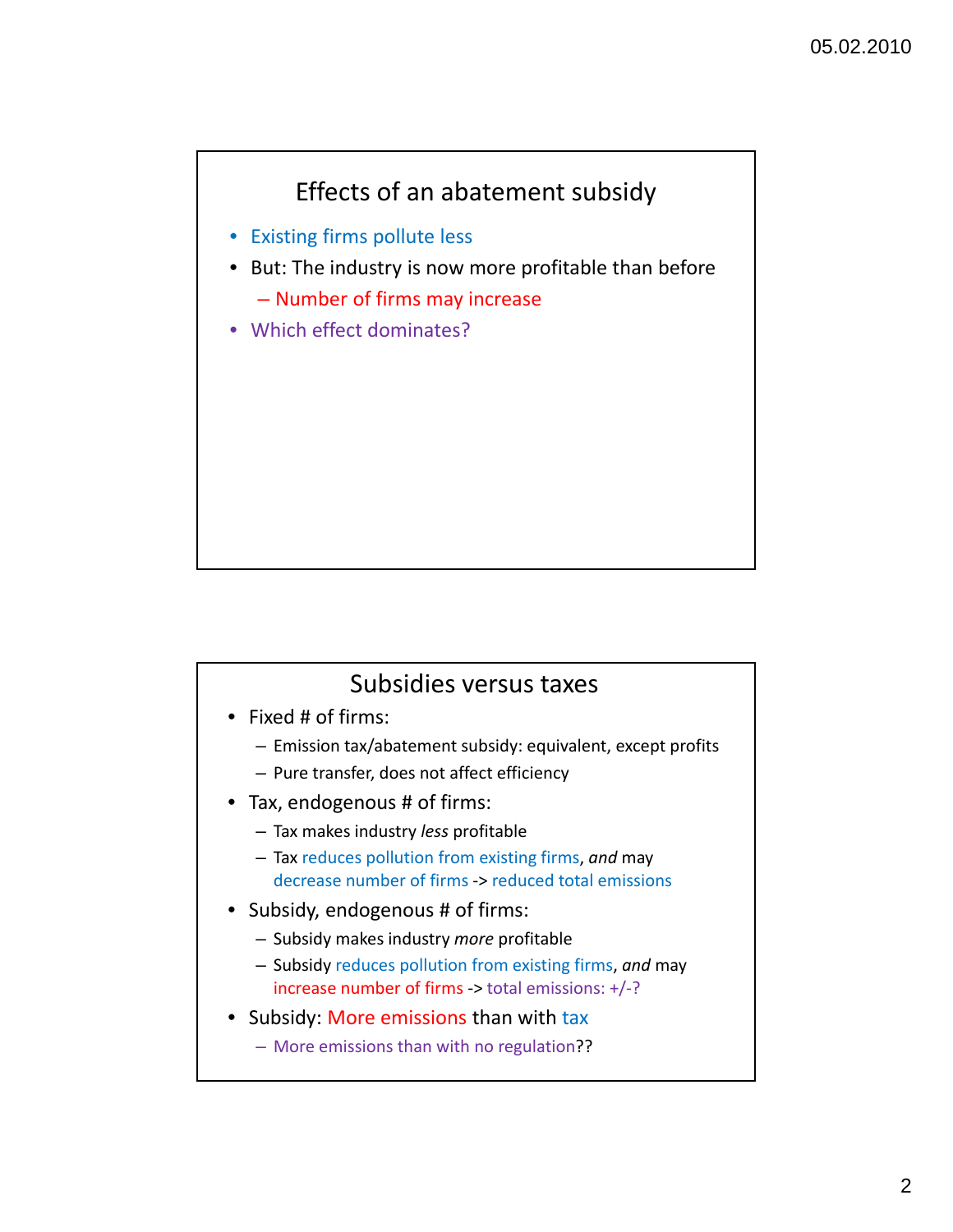

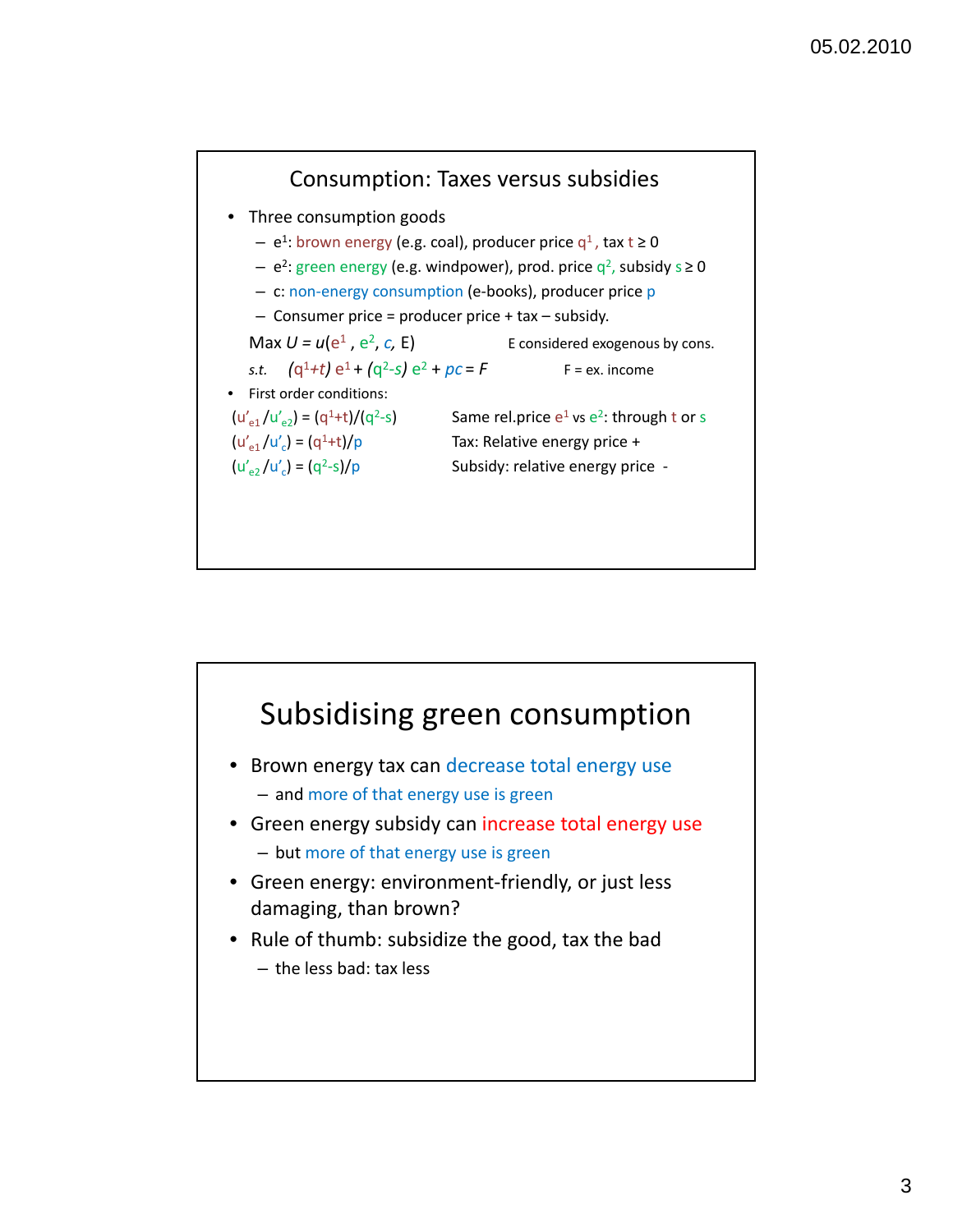# Combinations of tax and subsidy

- Deposit refund (pant)
	- Ex.: Bottles and cans, cars
	- Tax at purchase, subsidy at return
	- If no environmental damage is caused, tax is returned
- Green certificates
	- Tax on electricity use & subsidy on green energy production

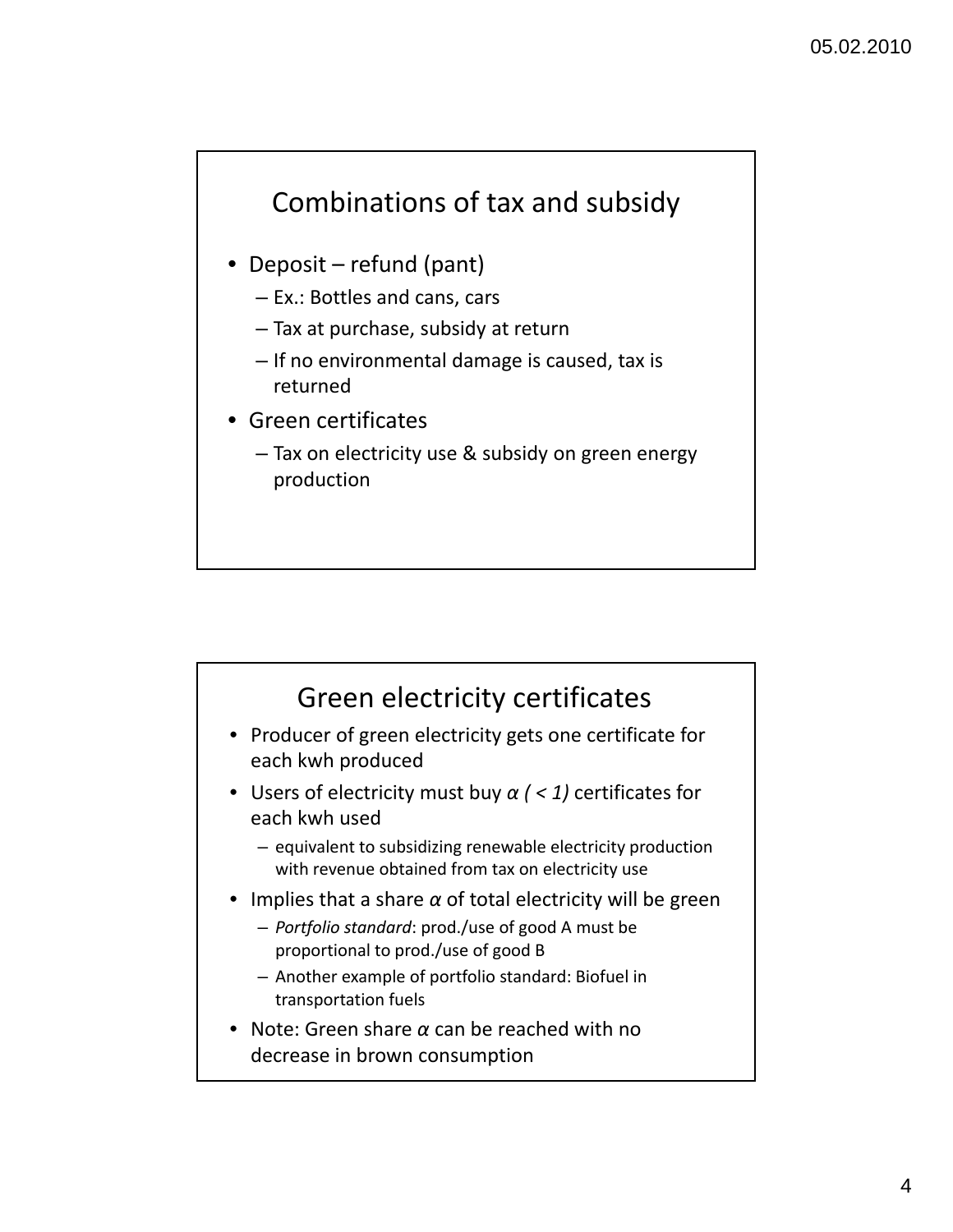# Green certificates, cont.

- The tax part: Reduces electricity demand
- The subsidy part: Increases electricity supply
- Net effects on electricity use: Ambiguous
- Net effects on the environment:
	- Brown electricity decreases
	- Green electricity increases
	- If ONLY brown damages the environment: Environmental improvement!
	- If BOTH damage to some exent: Ambiguous
- (Goal: Technological development?
	- If so: subsidize technological development)

#### Tradable permits • Total emission cap for society: M*max*  $\bullet$  Initial allocation (initial emission cap) for each firm k:  $m_k^{\; 0}$ , such that ∑*mk 0=* M*max* – for the moment: consider # of firms fixed • Firms can buy or sell permits • If firms' abatment cost differ after initial permit allocation,  $-$  i.e.  $f'_{k}(m_{k}^{0}) < f'_{l}(m_{l}^{0})$ for some k, l there is room for "bargaining" between firms: – Firm k can abate cheaper than firm l ‐> k sells a permit to l, l pays a price P such that  $f'_{k}(m_{k}^{0})$  <P<  $f'_{l}(m_{l}^{0})$  -> Both benefits • A market for permits will arise – Demanders vs suppliers: determined by initial allocation and marginal costs – Trade occurs until every firm has the same abatement cost – In equilibrium, M*max* is reached at least possible cost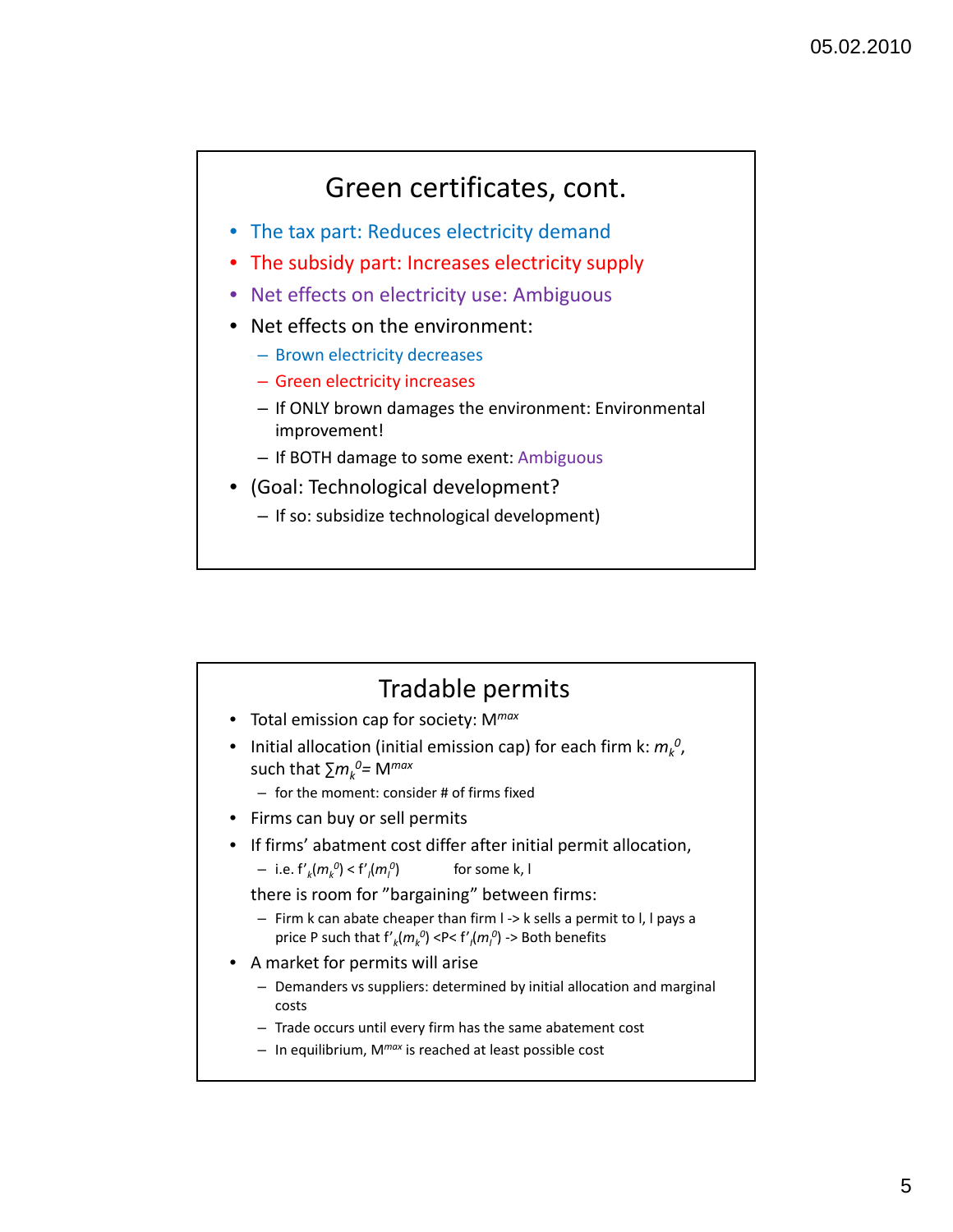### Profit max with tradable permits

- Permit purchase:  $m_k$   $m_k^0$
- Permit sale:  $m_k^o m_k^o =$  negative purchase
- Assume perfect competition in the permit market, i.e. each firm considers the permit price P fixed
- $\bullet$  Assume each firm considers  $m_k^{\; 0}$  exogenously fixed
- Max  $\pi_k = f(m_k) b_k P(m_k m_k^0)$  wrt  $m_k$
- Differentiate, get first order condition for interior max:  $f_k' = P$
- Market price for permits P: Similar to a uniform tax (or subsidy)
- Note: Holds for permit sellers and buyers. Reason: Alternative value of permits

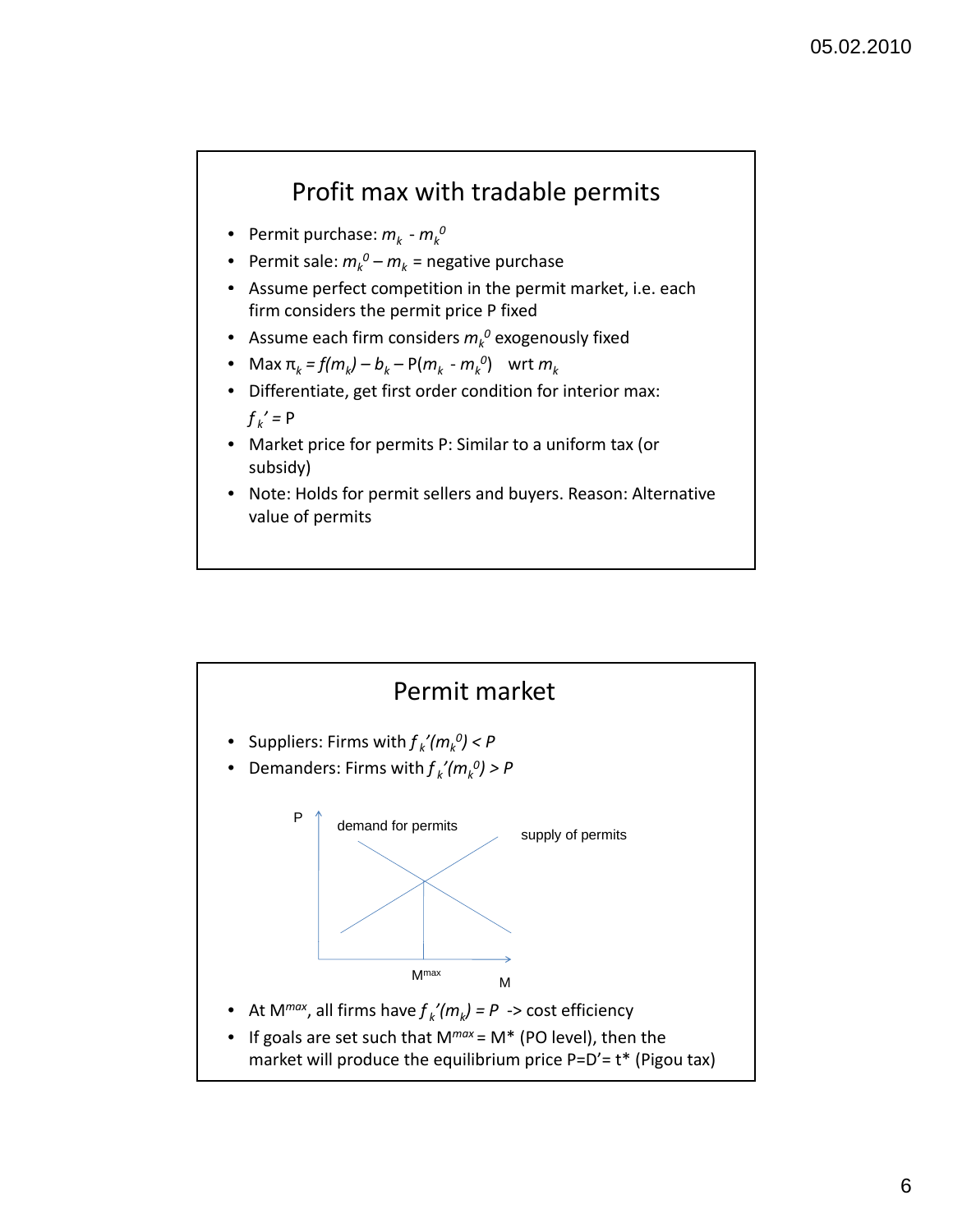### Initial allocation of permits

- Allocation mechanisms (see Perman 7.4.2):
	- The regulator sells permits to firms: Fixed price or auction
	- The regulator gives permits to firms for free (e.g. "grandfathering": allocations based on previous emissions)
- M*max* is reached cost efficiently, regardless of
	- which firms get (most of) the initial allocations
	- whether firms must pay for initial allocations or not
	- Assumes: Permits allocated unconditional on production
- Recall the Coase theorem:
	- Bargaining (here: trade) gives efficiency, independent of who has the property rights.
	- Permits: Pollution rights
- Initial allocation does affect income distribution

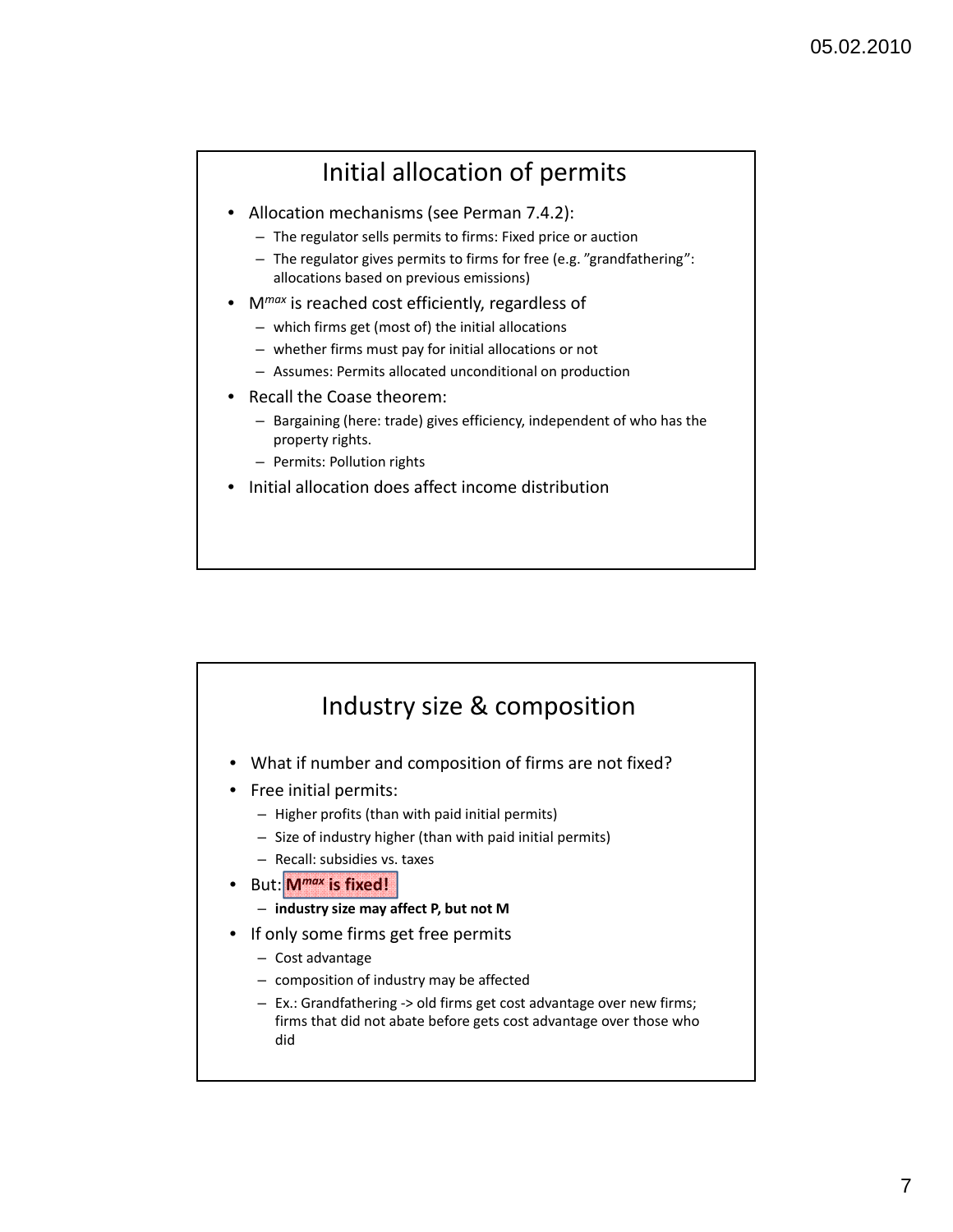## Asking for information

- Optimal policy: must know B'(M) and D'(M)
	- B'(M) = D'(M) (∑MWTP, abatement costs)
	- How to get this knowledge: Ask?
- Ask consumers?
	- If they expect to pay their MWTP: Incentive to underreport
	- If they do not expect to pay, but want more E: Incentive to overreport
	- Ex post redistribution: who are the losers? To make it a Pareto improvement: Must know every MWTP; incentive to underreport
- *Incentive‐compatible* instrument: Incentives faced by the regulated coincide with those of the regulator
	- including: no incentive to lie!
- Hard to find fully incentive‐compatible instruments (but for one example: see Perman 8.3.4).

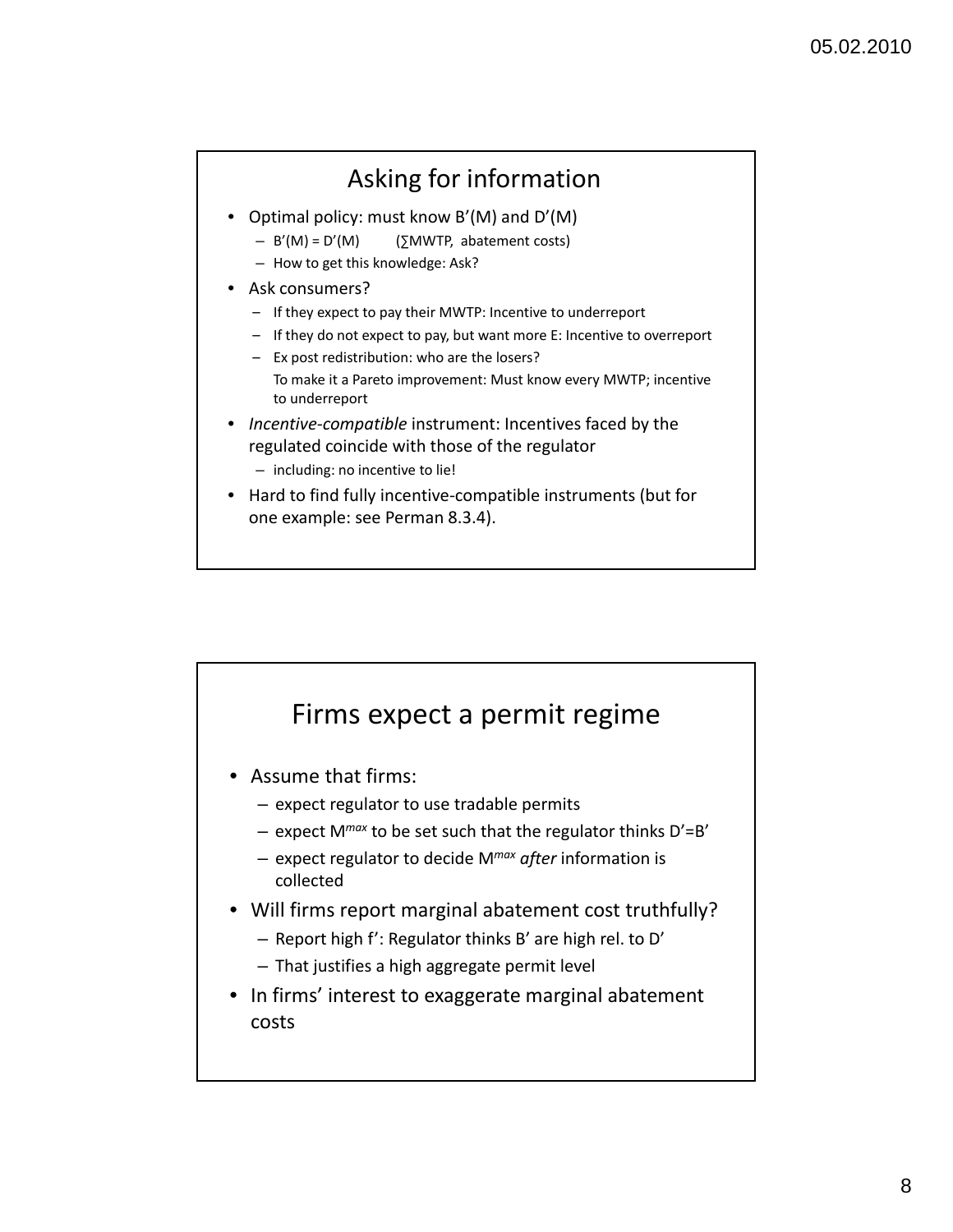### Firms expect a tax regime

- Assume that firms:
	- expect regulator to use emission taxes
	- expect *t* to be set such that the regulator thinks D'=B'
	- expect regulator to decide *t after* information is collected
- Will firms report marginal abatement cost truthfully?
	- Report high f': Regulator thinks B' are high rel. to D'
	- That justifies a high tax
- In firms' interest to underreport marginal abatement costs

#### Instrument choice under uncertainty

- Assume: Regulator's goal = Pareto efficiency
- Assume: Aggregate marginal damages are known
- If aggregate abatement cost function is known
	- tax and tradable permits are equivalent
	- Both can achieve PO: Total quantity M\*, marginal abatement cost  $t^*$
- What if aggregate abatement costs are uncertain?
	- Genuinely uncertain; but realized *after* regulator moves, *before* firm moves
	- Not known by regulator (firms' private information)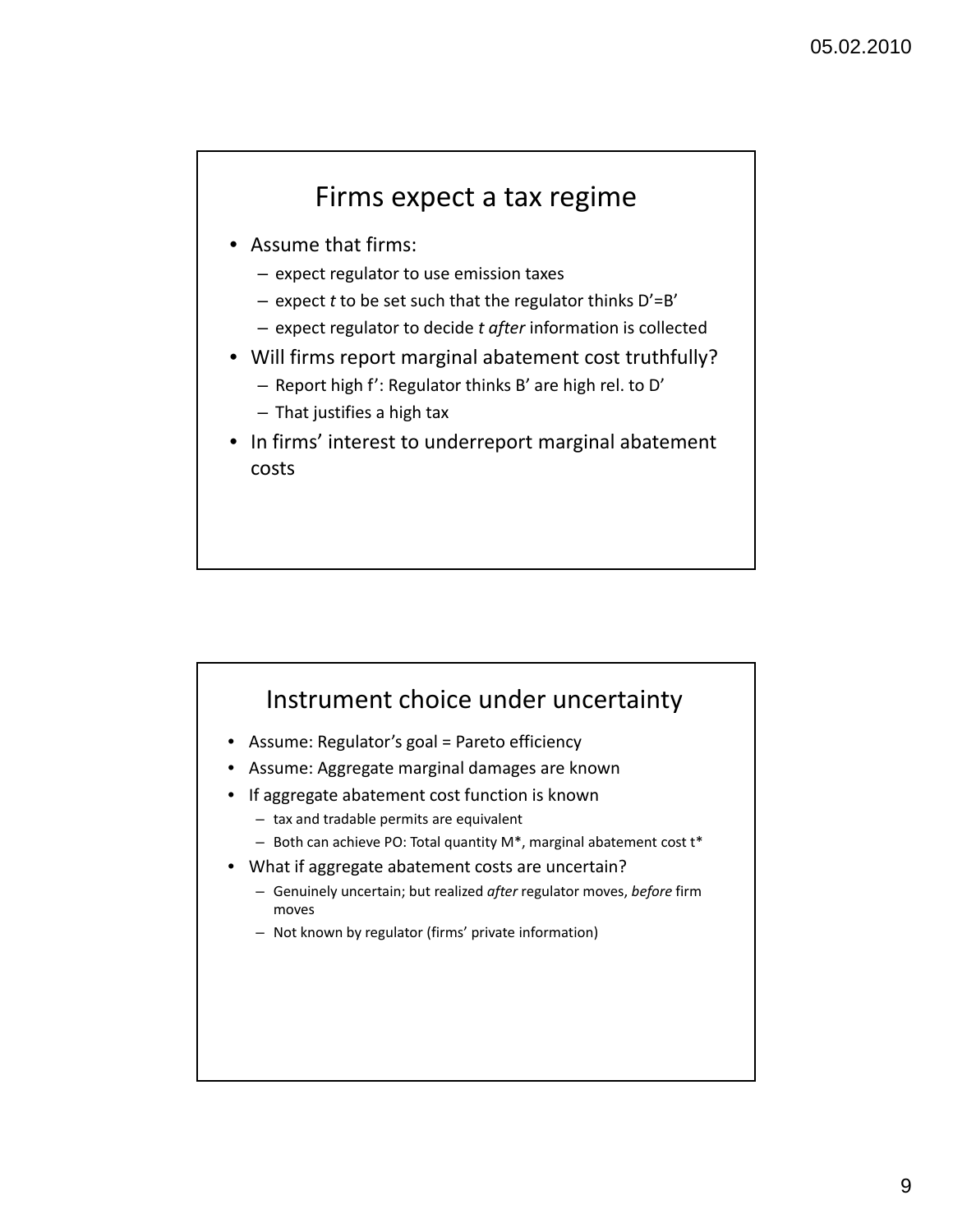

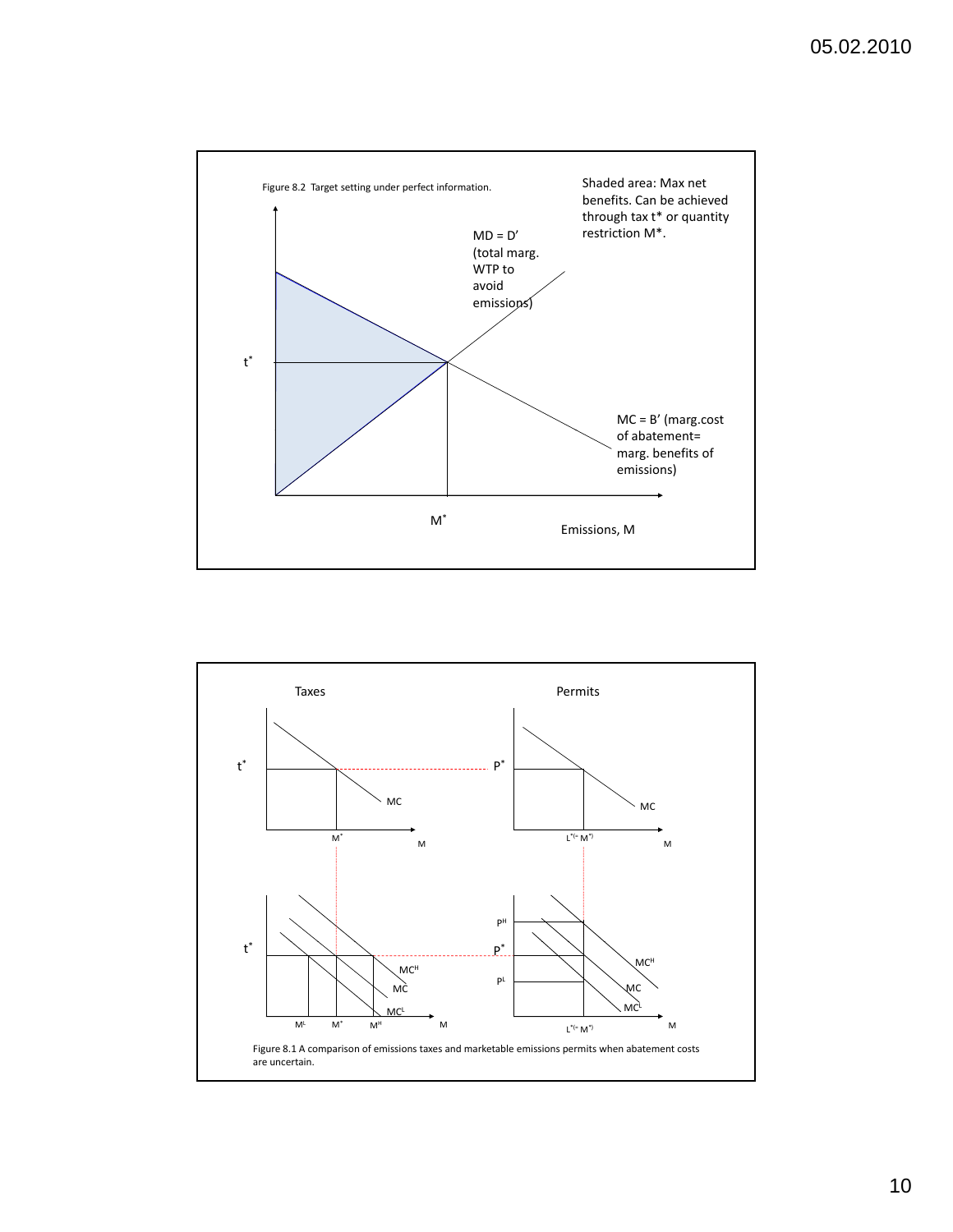

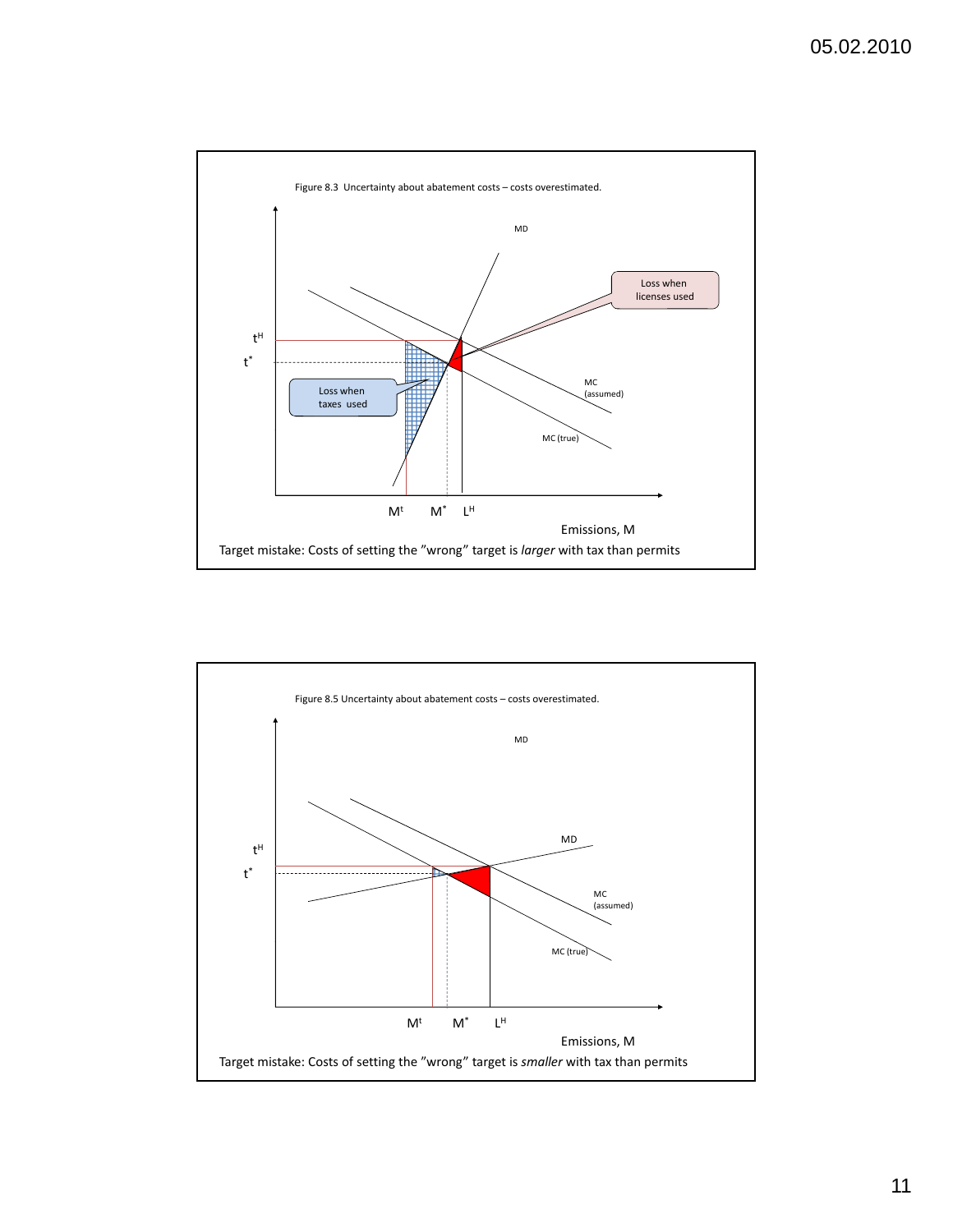